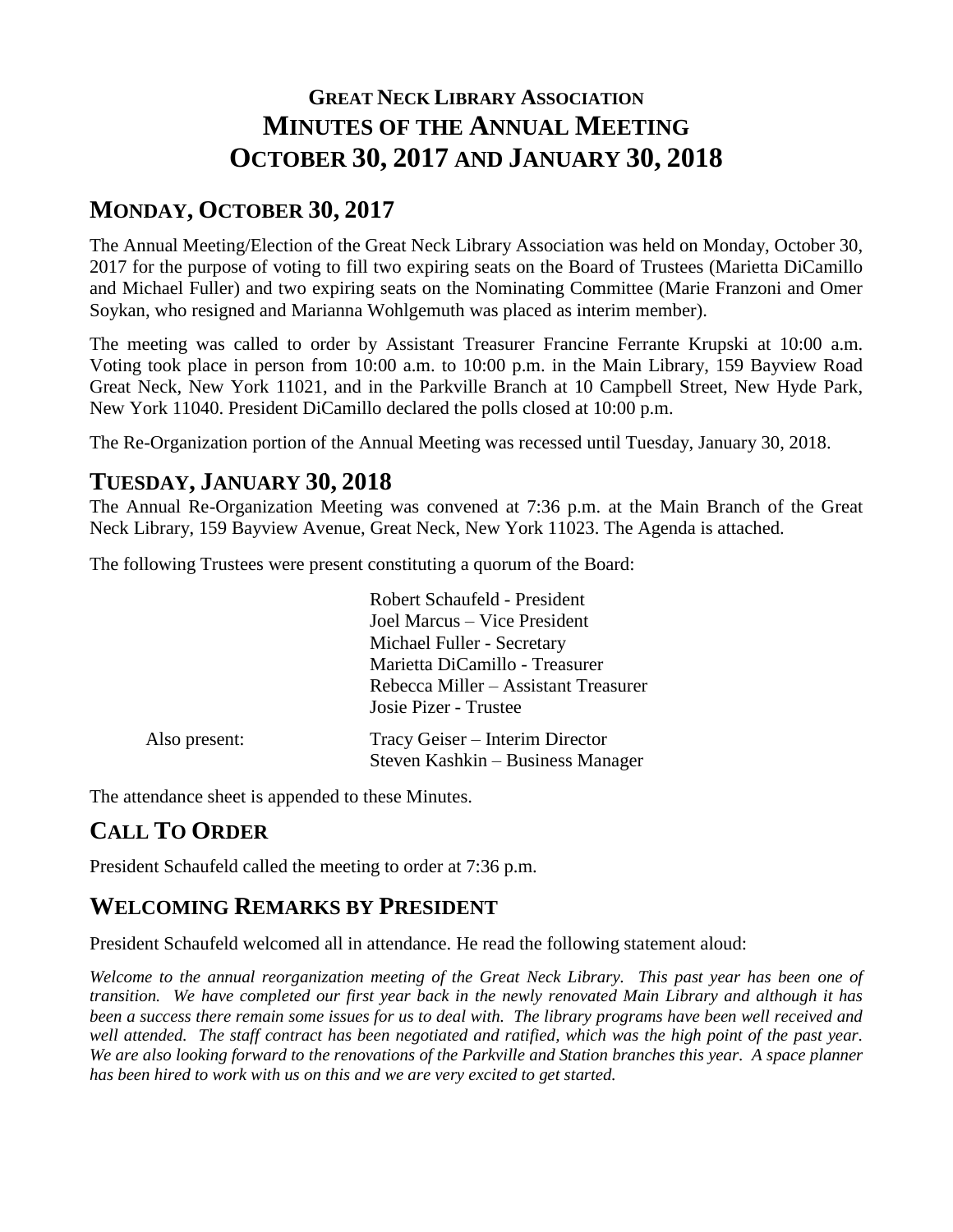## **MINUTES**

**Upon motion by Michael Fuller, seconded by Marietta DiCamillo, and after discussion, it was,**

\_\_\_\_\_\_\_\_\_\_\_\_\_\_\_\_\_\_\_\_\_\_\_\_\_\_\_\_\_\_\_\_\_\_\_\_\_\_\_\_\_\_\_\_\_\_\_\_\_\_\_\_\_\_\_\_\_\_\_\_\_\_\_\_\_\_\_\_\_\_\_\_\_\_\_\_\_\_\_\_\_\_\_\_\_\_\_\_\_\_\_\_\_

**RESOLVED**, that the Board of Trustees of the Great Neck Library approve the Minutes of the October 31, 2016, Annual Meeting/Election and January 24, 2017, Annual Re-Organization Meeting, as presented.

**VOTE:** Yes 6 (Schaufeld, Marcus, Fuller, DiCamillo, Miller, Pizer) MOTION CARRIED UNANIMOUSLY

## **REPORTS**

Reports from the President, Treasurer and Interim Director are in the Annual Report attached to these minutes.

# **PRESENTATION TO RETIRING MEMBERS OF THE NOMINATING COMMITTEE**

On behalf of the Board, President Schaufeld thanked Marie Franzoni, Omer Soykan and Marianna Wohlgemuth for their contributions to the Nominating Committee. Those in attendance were presented Certificates of Appreciation which read as follows: *In appreciation of your diligent and dedicated service to the Great Neck Library, your leadership role in the community, your integrity, and your professional manner.*

# **PRESENTATION TO RETIRING MEMBERS OF THE BOARD OF TRUSTEES**

On behalf of the Board, President Schaufeld thanked Marietta DiCamillo and Michael Fuller for their contributions to the Board of Trustees. Those in attendance were presented Certificates of Appreciation which read as follows: *In appreciation of your diligent and dedicated service to the Great Neck Library, your leadership role in the community, your integrity, and your professional manner.*

Resigned Board of Trustees Member, Francine Ferrante Krupski, was not in attendance but was thanked and acknowledged.

President Schaufeld then read the following statement aloud:

*The departure of Marietta, Michael and Francine, represents a major change to this Board. They have individually and collectively been a driving force for the betterment of the Great Neck Library. They will be missed and will leave a void which will be felt for some time as we move forward. The renovated Main Library will serve for years to come as a reminder of their many accomplishments.*

*Working with and learning form them has been an experience I will not forget. No problem was insurmountable. There was always respect and cooperation. During the past three years, there were numerous debates, but conflict always lead to compromise and amicable solutions.* 

*I will miss Francine's wisdom gained from her years as a school principal. She always spoke her mind and was true to her opinions.*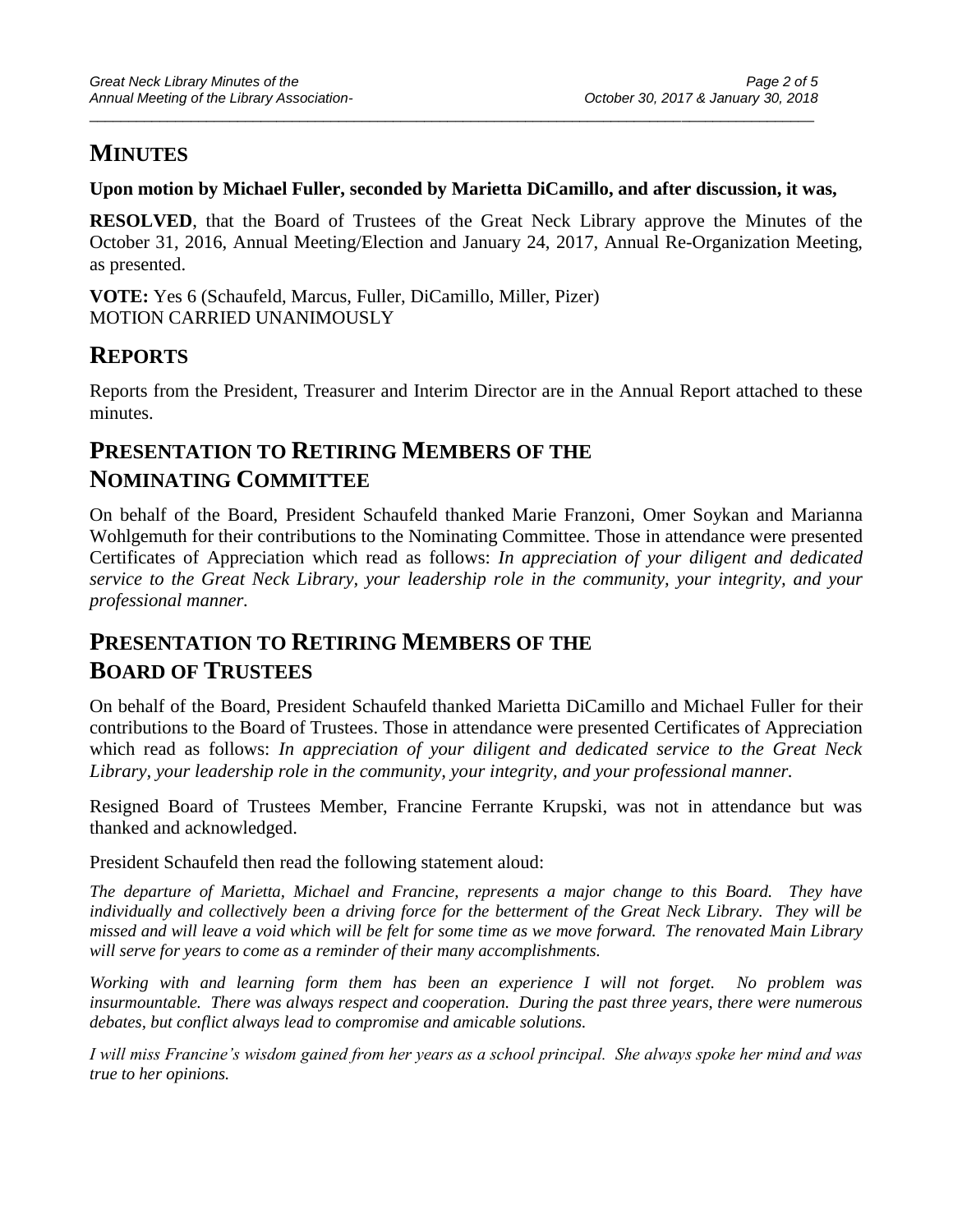*Fuller, you always found a way to lighten the atmosphere when discussions became too serious. Under your committee leadership, each branch has developed a unique personality and has flourished.*

\_\_\_\_\_\_\_\_\_\_\_\_\_\_\_\_\_\_\_\_\_\_\_\_\_\_\_\_\_\_\_\_\_\_\_\_\_\_\_\_\_\_\_\_\_\_\_\_\_\_\_\_\_\_\_\_\_\_\_\_\_\_\_\_\_\_\_\_\_\_\_\_\_\_\_\_\_\_\_\_\_\_\_\_\_\_\_\_\_\_\_\_\_

*Marietta, I will miss you most of all. We owe you so much. As the former president, outgoing treasurer, chair of finance and personnel committees, you insured that everything was done properly. You made the welfare of the library, its staff and patrons your highest priority. You are the memory, heart and conscience of the library.*

*We appreciate how devoted you all have been to our continued success.*

*Finally, I am delighted to welcome Denise Corcoran, as our new director. Denise will begin with a new board and together we hope to do wonderful things at the Great Neck Library.*

Marietta DiCamillo then read the following statement aloud:

*I would like to give this board a round of applause for what we have managed to do over the last four years. We made a building and it's a beautiful building. I would also like to thank Tracy, Holly and Steve who with the three of you this board has been able to accomplish a great deal.* 

*Denise (Corcoran) I am so delighted that you have decided to join our library. I know that under your direction the library is going to take off. I have all the newsletters from 1984 through current and I am giving them all to you. Looking through the newsletters brought back a lot of memories. I remember staff who made and continue to make this library great. Some are no longer here… they have retired, resigned or passed away. Harriett Fargnoli, Jonathan Aubrey and Ruth Klement come immediately to mind.*

*I don't regret the hundreds of hours spent making this library the best there is (or at least attempting to) by striving to get the Main library renovated, improving programming and getting better computerization. I have and continue to love this library.* 

*In closing I quote Laura Bush - "I have found that the most valuable thing in my wallet is my library card."*

Respectfully submitted,

Michael Fuller Secretary, Board of Trustees

## **BRIEF INTERMISSION-NEW BOARD CONVENES**

### **NEW BUSINESS**

The new Board reconvened at 7:55 p.m. at which time President Schaufeld warmly welcomed new trustees Dr. Barry Smith and Weihua Yan.

### **(a) ELECTION OF OFFICERS**

President

Rebecca Miller nominated Robert Schaufeld. There were no other nominations. *Robert Schaufeld was unanimously elected President.*

#### Vice President

Josie Pizer nominated Rebecca Miller. No other nominations were received. *Rebecca Miller was unanimously elected Vice President.*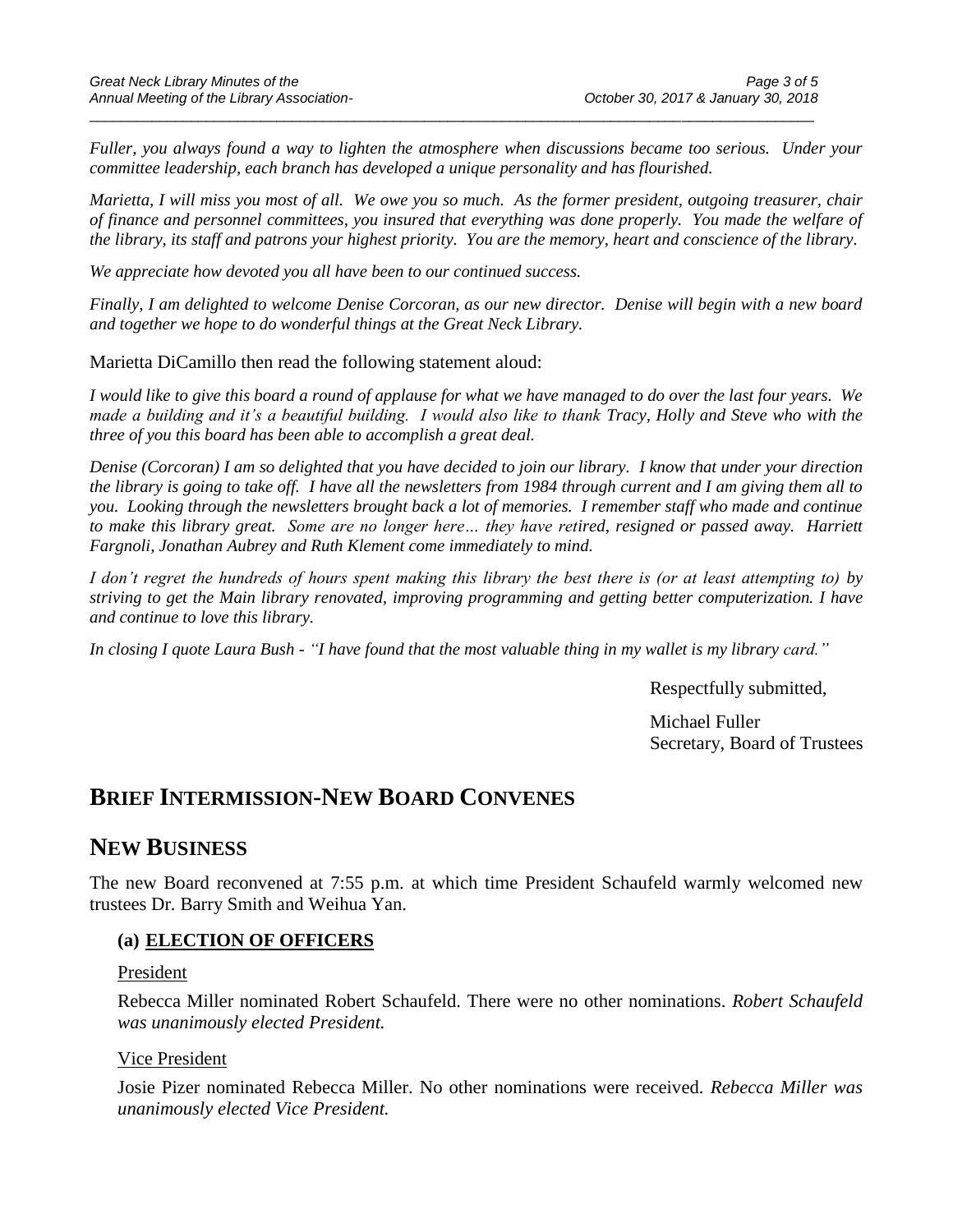#### **Secretary**

Josie Pizer nominated Weihua Yan. There were no other nominations. *Weihua Yan was unanimously elected Secretary.*

\_\_\_\_\_\_\_\_\_\_\_\_\_\_\_\_\_\_\_\_\_\_\_\_\_\_\_\_\_\_\_\_\_\_\_\_\_\_\_\_\_\_\_\_\_\_\_\_\_\_\_\_\_\_\_\_\_\_\_\_\_\_\_\_\_\_\_\_\_\_\_\_\_\_\_\_\_\_\_\_\_\_\_\_\_\_\_\_\_\_\_\_\_

#### Treasurer

Rebecca Miller nominated Josie Pizer. There were no other nominations. *Josie Pizer was unanimously elected Treasurer*.

#### Assistant Treasurer

Robert Schaufeld nominated Joel Marcus. There were no other nominations. *Joel Marcus was unanimously elected Assistant Treasurer.*

#### Assistant Treasurer

Joel Marcus nominated Barry Smith. There were no other nominations. *Barry Smith was unanimously elected Assistant Treasurer.*

### **(b) 2018/2019 BOARD MEETING DATES**

#### **Upon motion by Rebecca Miller seconded by Josie Pizer, and after discussion, it was,**

**RESOLVED**, that the Board of Trustees of the Great Neck Library accept the calendar of Board of Trustees meetings for 2018/2019 [below].

*2018* February 27 - Main March 6 (Budget Workshop)- Main March 12 (Monday) (Budget Workshop) - Main March 20 - Station April 3 (Budget Hearing & Adoption) – Main April 24 - Main May 14 (Monday) – Lakeville June 19 – Main September 12 (Wednesday) – Main October 23 – Parkville October 29 (Monday) Annual Meeting/Election 10:00 a.m. - 10:00 p.m. – Main & Parkville November 13 – Main December 18 – Main

*2019* January 15 – Main January 29 – Annual Re-Organization Meeting - Main

**VOTE:** Yes 6 (Schaufeld, Miller, Yan, Pizer, Marcus, Smith) MOTION CARRIED UNANIMOUSLY